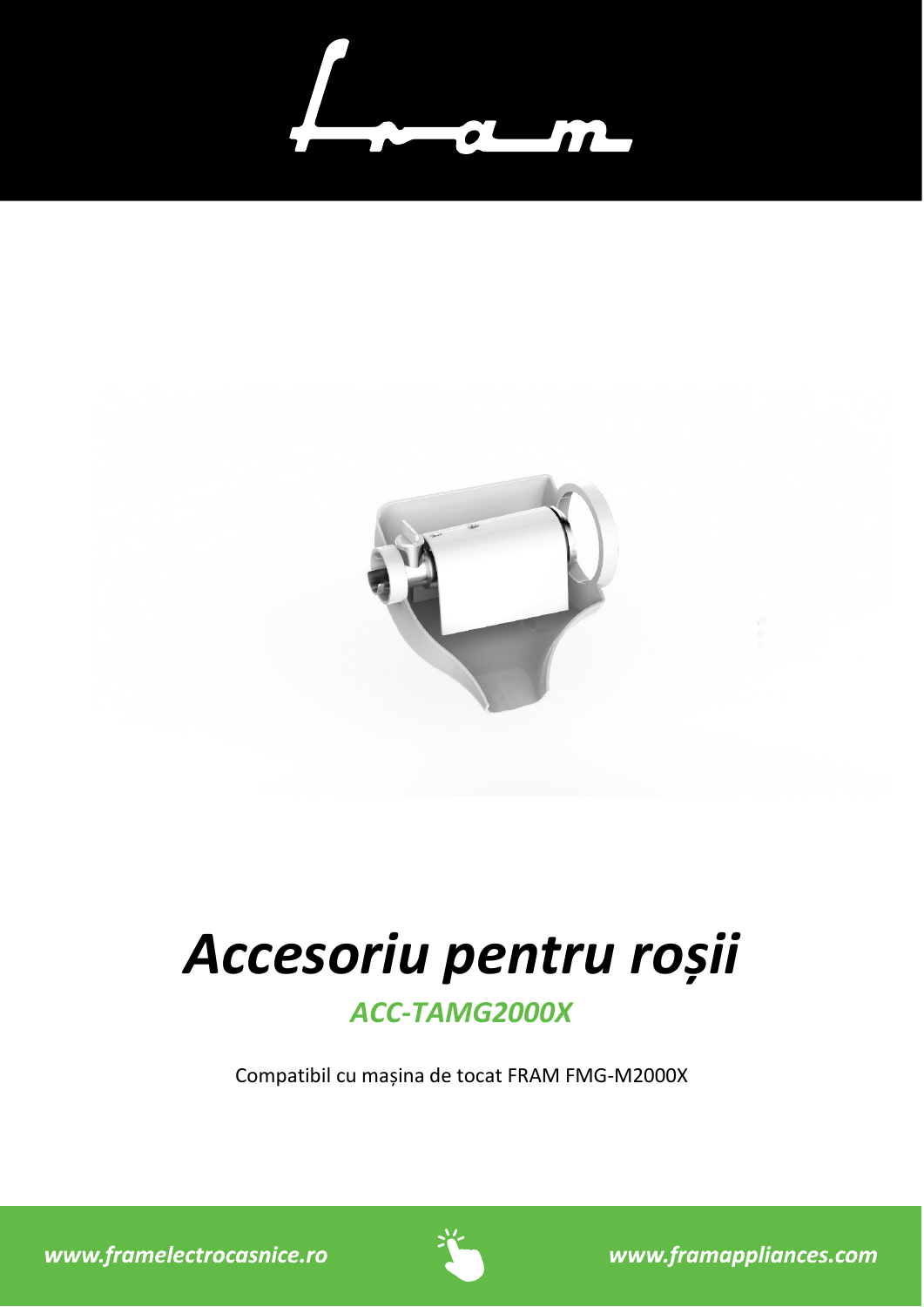### Vă mulțumim pentru achiziționarea acestui produs *F R A M*!

### **ASAMBLAREA ACCESORIULUI PENTRU SUC DE ROSII**

- Montati tubul principal (tub T) in orificiul de cuplare si apasati dispozitivul de blocare ferm (fig.1).
- Introduceti melcul de alimentare in tubul principal (capatul lung mai intai) si rotiti melcul usor pana cand acesta se aseaza pe axul de angrenare al motorului (fig.2).
- Montati melcul in tubul principal de alimentare (fig.3).
- Montati sita de rosii in tubul suport sita (fig.4).
- Montati inelul de fixare pe tubul suport sita (fig.5), apoi montati ansamblul in tavita de plastic (fig.6).
- Montati ansamblul storcator pe tubul principal prin strangerea ferma a inelului de fixare ( fig.7).
- Montati surubul de reglaj pe tubul suport sita, apoi montati capacul de protectie ( fig.8).

Dupa spalarea rosiilor, introduceti rosiile in tava de alimentare apoi folositi presa de alimente (presatorul) pentru impingerea rosiilor pe tubul principal.



### **CURĂȚARE ȘI ÎNTREȚINERE**

- Spălați fiecare piesă cu apă călduță și săpun.
- Ștergeți toate piesele după ce le-ați spălat.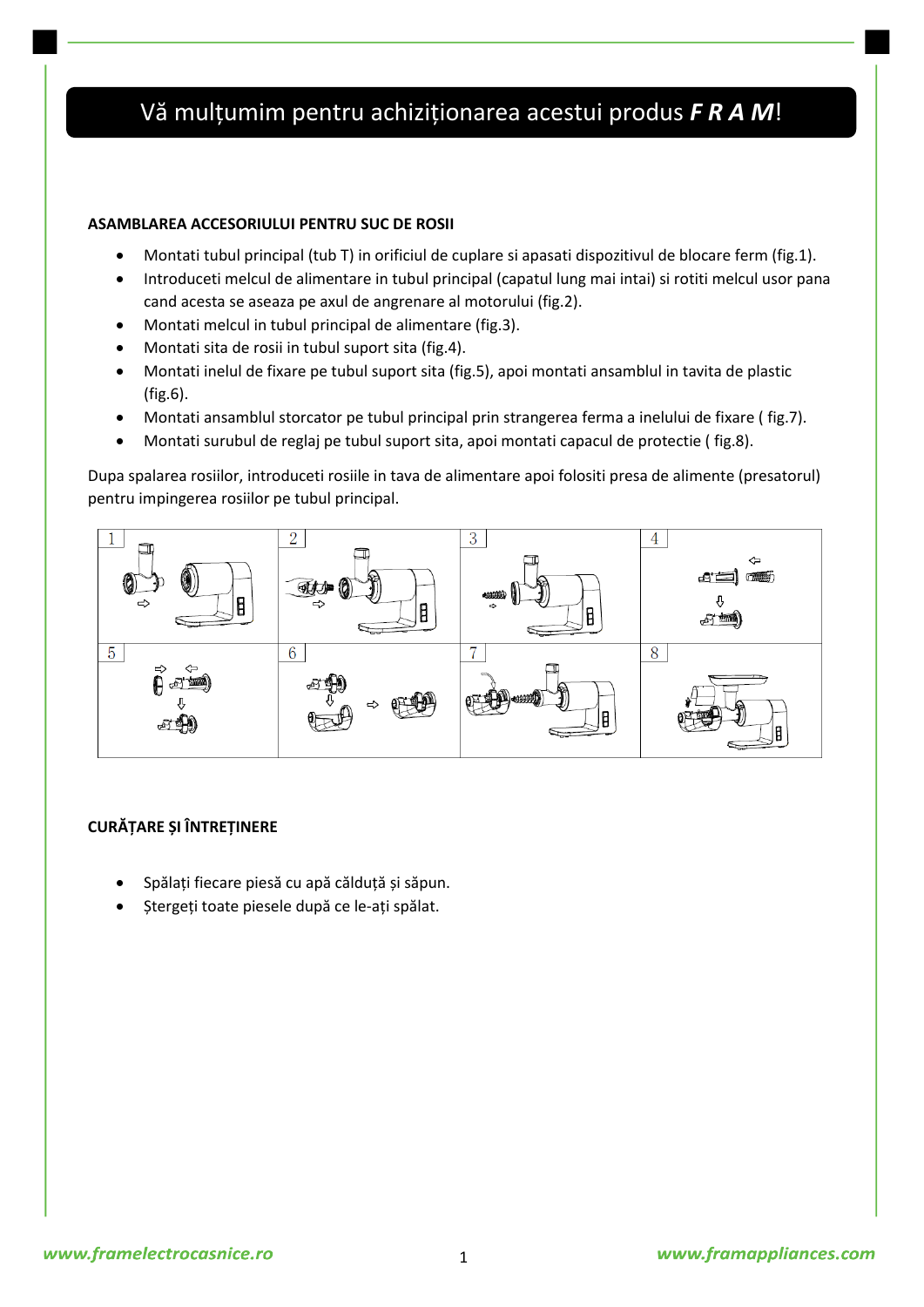

F R A M este marcă înregistrată a companiei Network One Distribution SRL. Celelalte branduri și denumirile produselor sunt mărci de comerț sau mărci de comerț înregistrate ale respectivilor deținători.

Nicio parte a specificațiilor nu poate fi reprodusă sub nicio formă și prin niciun mijloc, nici utilizată pentru obținerea unor derivate precum traduceri, transformări sau adaptări, fără consimțământul prealabil al companiei NETWORK ONE DISTRIBUTION.

Copyright © 2020 Network One Distribution. Toate drepturile rezervate.

www.framelectrocasnice.ro; www.framappliances.com; [www.nod.ro](http://www.nod.ro/)



Acest produs este proiectat și realizat în conformitate cu standardele și normele Comunității Europene.



#### **Importator: Network One Distribution**

Str. Marcel Iancu, nr. 3-5, București, România Tel: +40 21 211 18 56, www.framelectrocasnice.ro, [www.nod.ro](http://www.nod.ro/)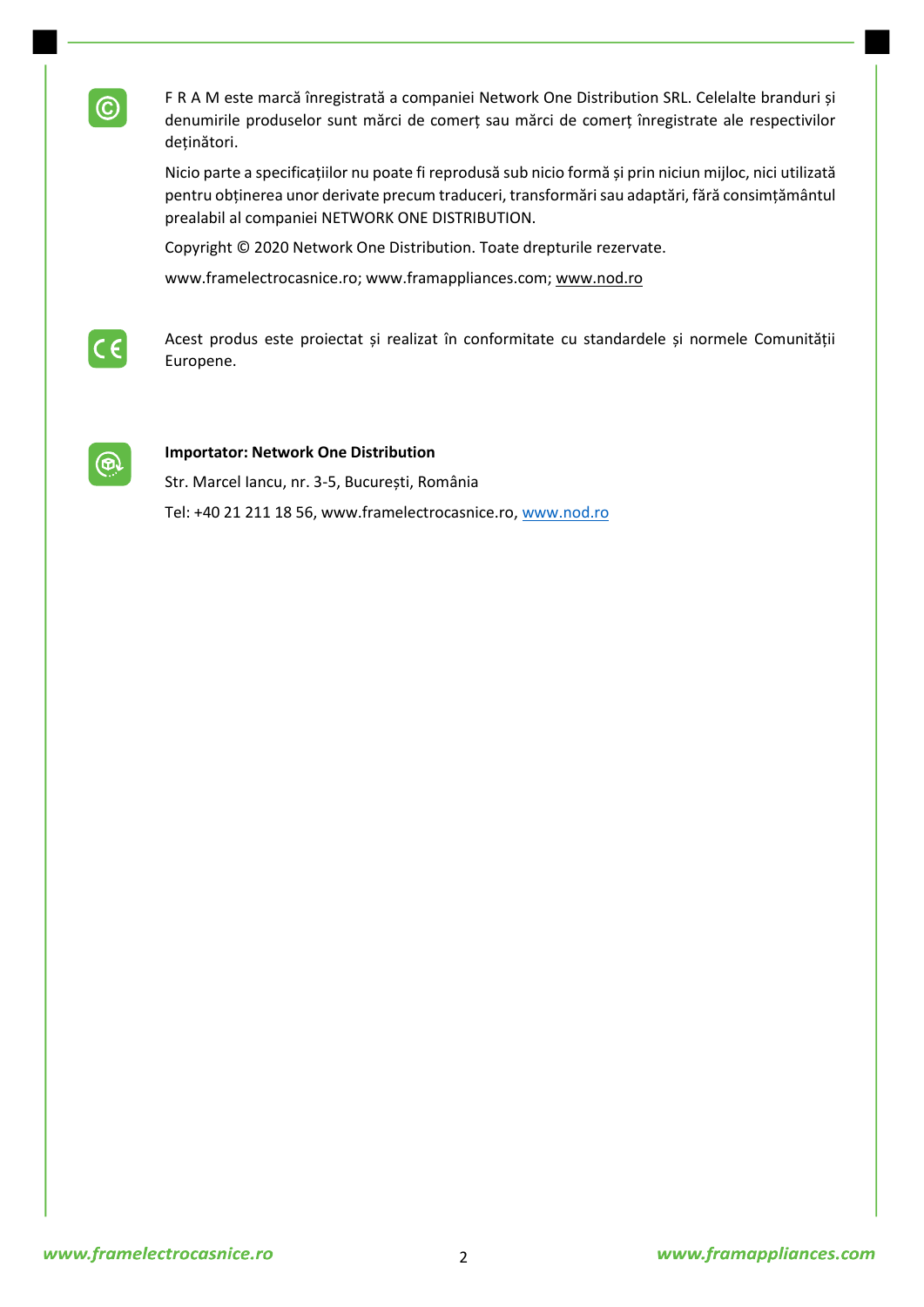$\alpha$  m



# *Tomato accessory*

### *ACC-TAMG2000X*

Compatibile with FRAM FMG-M2000X Meat grinder

www.framelectrocasnice.ro



www.framappliances.com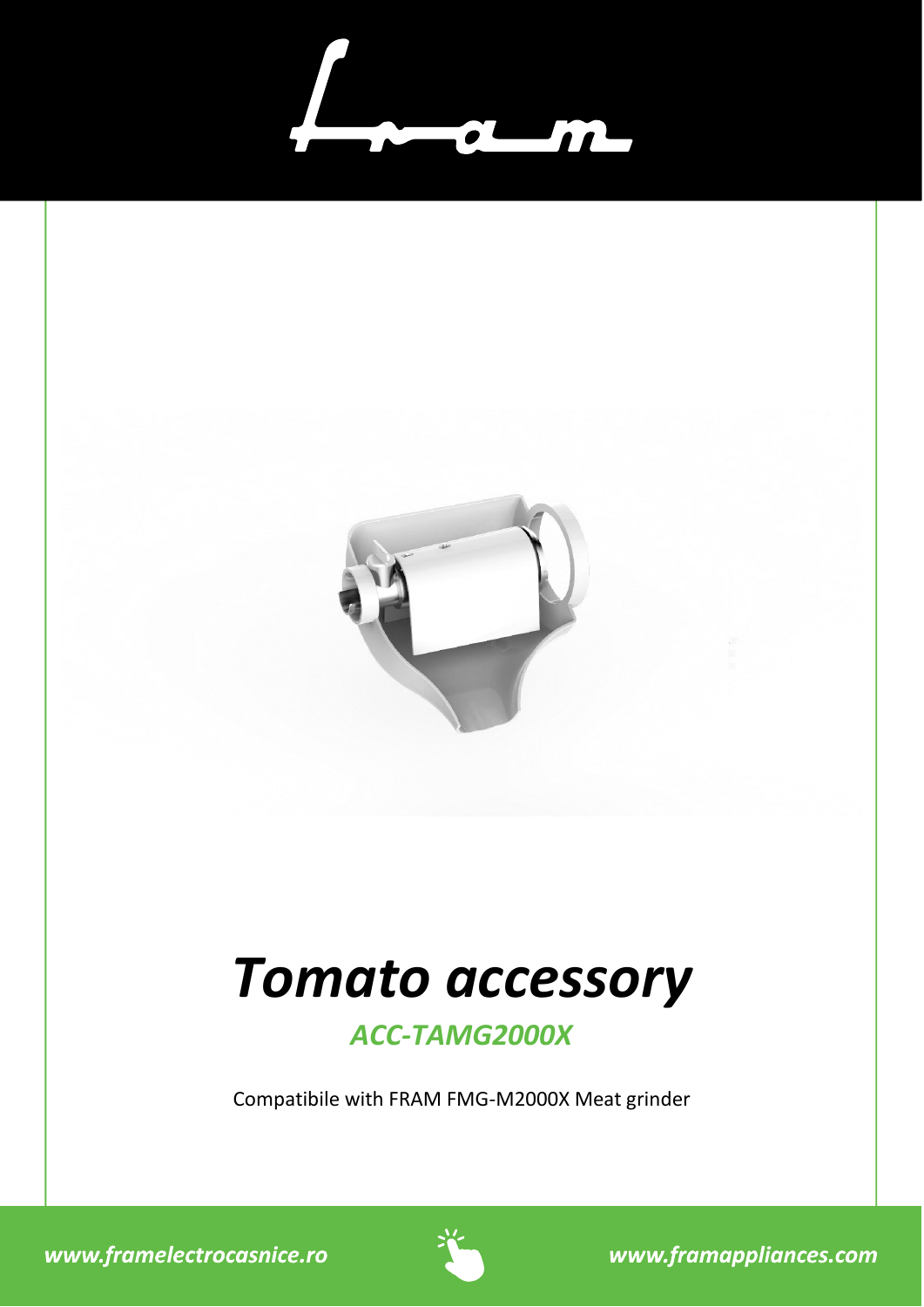### Thank you for purchasing this *F R A M* product!

#### **ASEMBLIG THE TOMATO ACCESSORY**

- Place the grinding head into the head inlet, and press the locker tightly (flg.1).
- Place the feeding screw into the grinding head, long end first, and turn to feed the locker slightly until it is set into the motor's shaft of housing (fig.2).
- Place the tomato feeding screw connector into the feeding screw (fig.3).
- Place the tomato mesh into the tomato tube stents, and then put the filler piece on the tomato tube stents. (fig.4).
- Place the fixing ring onto the tomato tube stents (fig.5), then put together into the funnel (fig.6).
- Place the installed funnel into the head, screw the fixing ring tightly (fig.7).
- Place the adjustment knob lock onto the tomato tube stents, then put the block juice plank on it (fig.8).

Please put the tomatoes into the hopper plate after the tomatoes are wishing clear. And then use the food pusher to pressure down.



#### **CLEANING AND MENTENANCE**

- Wash each part in warm soapy water.
- Wipe all the parts after washing.